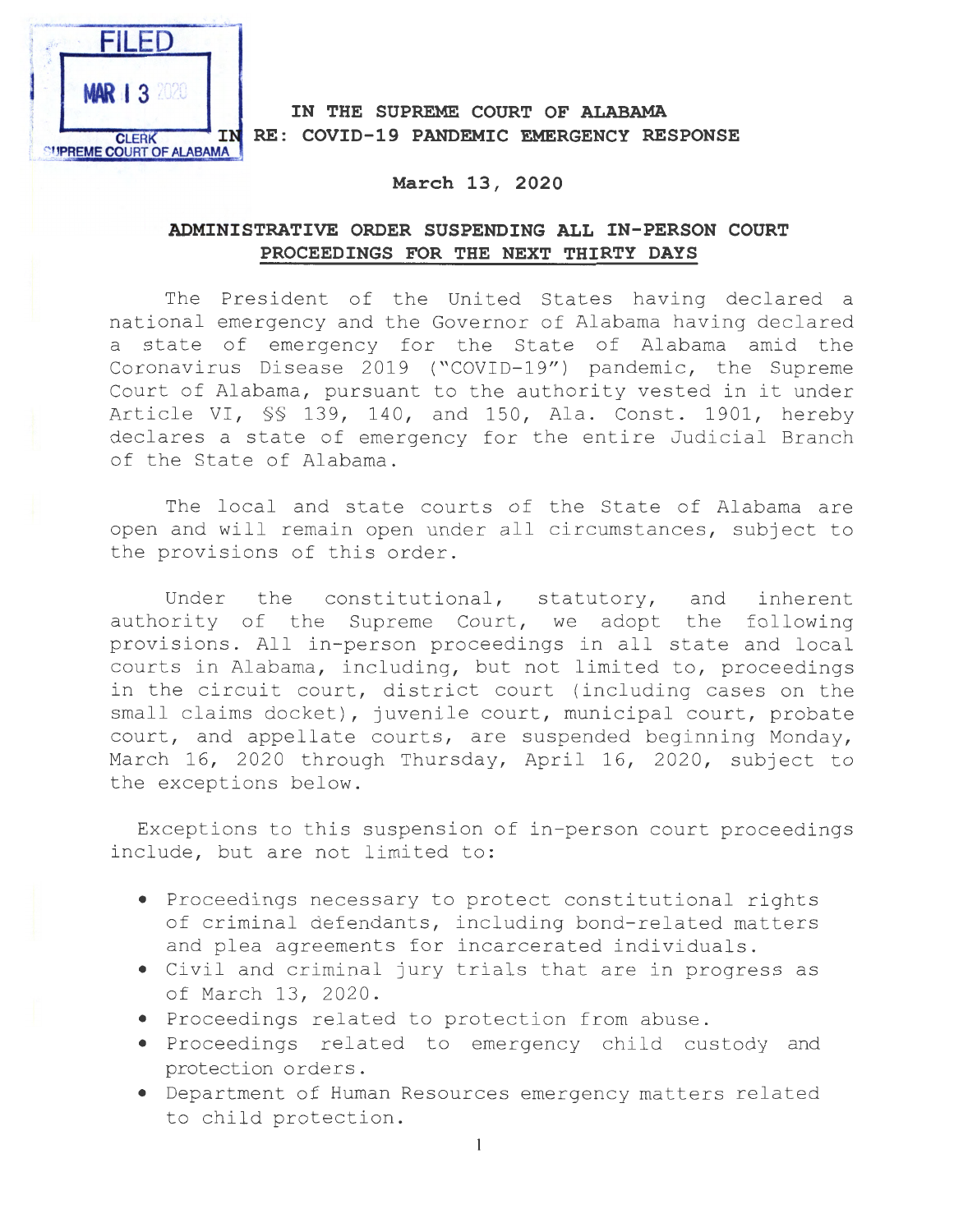- Proceedings related to petitions for temporary injunctive relief .
- Proceedings related to emergency mental health orders .
- Proceedings related to emergency protection of elderly or vulnerable persons .
- Proceedings directly related to the COVID-19 public health emergency .
- Any emergent proceeding as needed by law enforcement .
- Other exceptions as approved by the Chief Justice .

The presiding judge or the designee of the presiding judge of each judicial circuit is authorized to determine the manner in which in-person court proceedings for the exceptions listed above are to be conducted. Other exceptions to the suspension of in-person court proceedings must be approved by the Chief Justice. Any permitted in-court proceedings shall be limited to attorneys, parties, witnesses, security officers, and other necessary persons, as determined by the trial judge .

Judges are charged with the responsibility of ensuring that core constitutional functions and rights are protected. Additionally, court clerks are charged with ensuring that court functions continue. Nevertheless, all judges and court clerks are urged to limit in-person courtroom contact as much as possible by utilizing available technologies, including electronic filing, teleconferencing, and videoconferencing. Any Alabama state or local rule, criminal or civil, that impedes a judge's or court clerk's ability to utilize available technologies to limit in- person contact is suspended until April 16, 2020.

This order expressly does not prohibit court proceedings by telephone, video, teleconferencing, or other means that do not involve in-person contact. This order does not affect courts' consideration of matters that can be resolved without in- person proceedings .

Any deadlines that are set by or subject to regulation by this Court that are set to expire between March 16, 2020 and April 16, 2020, are hereby extended to April 20, 2020. This Court cannot extend any statutory period of repose or statute of limitations period .

2